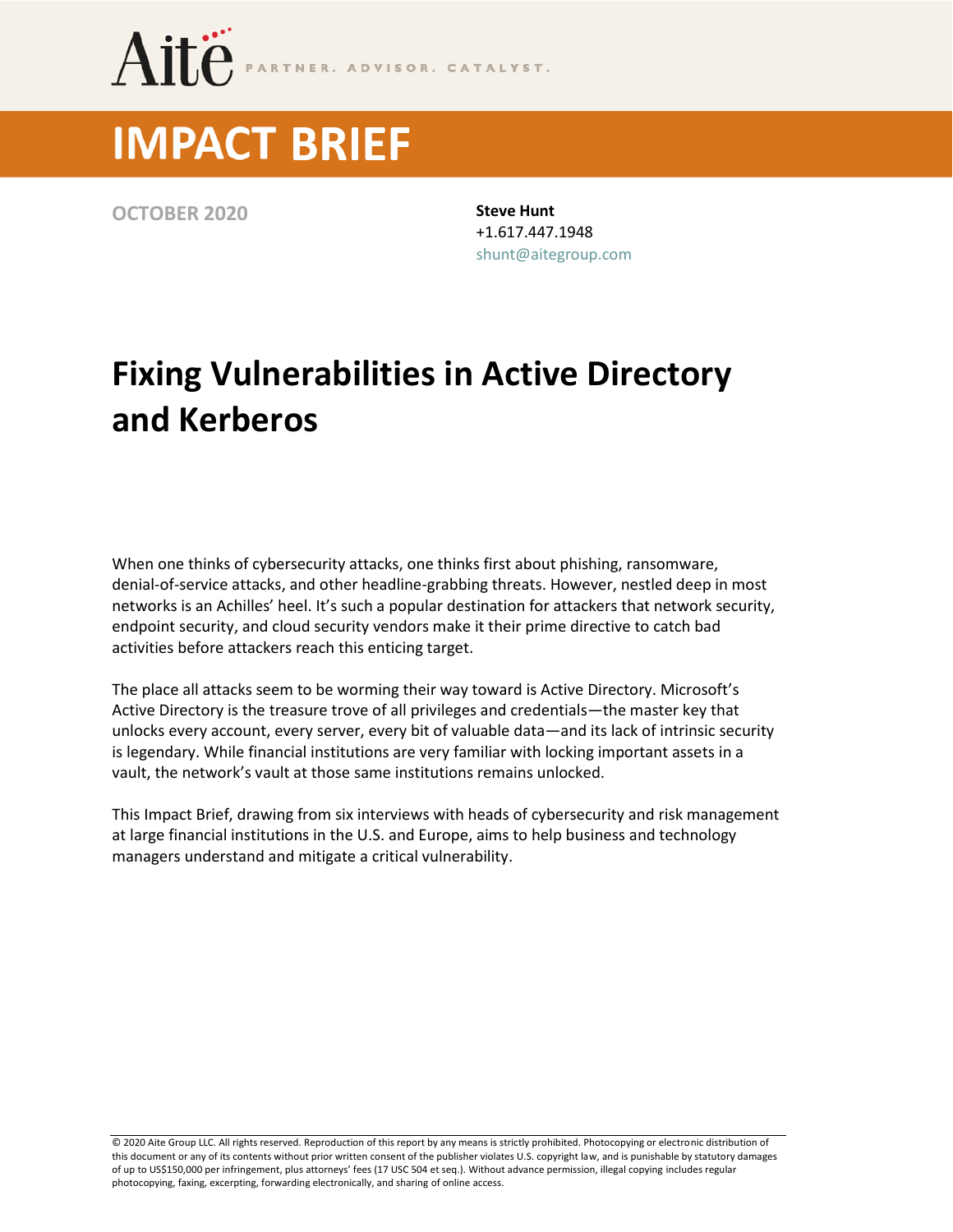#### **THE PROBLEM**

It's no secret that protecting organizations from cyberattacks is complex. New threats emerge all the time, and well-worn attacks get reused in innovative ways. Security teams at financial institutions erect defenses against criminals, terrorists, fraudsters, and identity thieves knowing that, sometimes, one or two will slip through the layers of protection. Attacks come in all shapes and sizes—computer hackers looking for bragging rights, businesses attacking competitors, rings of criminals stealing personal and financial data, or foreign adversaries looking to gain access to information.

Attackers are bold. It's rare that they get caught and punished. More than 93,000 cybercrimes in the U.S. were reported to the FBI in 2019, but one unit chief believes the number of unreported cybercrimes is likely 10 times that number. $^1$  Instead, attackers approach each network like it's a video game with levels to beat and treasures to unlock.

Aite Group spoke to six executives at large financial institutions in the U.S. and Europe to understand to what extent financial institutions bear the brunt of these attacks. All six felt that financial institutions and their customers are favorite targets for attackers, who just need to beat a few levels in the cybersecurity game. If attackers can compromise the organization's critical controls, they can move freely and take whatever they can carry.

Organizations' critical control infrastructures are aging, poorly staffed, misunderstood, and largely unprotected—leading to devastating losses. Executives Aite Group interviewed described Active Directory as the critical infrastructure or "beating heart" of the institution's connectivity. According to a 2020 report from Verizon, attackers smash a path toward Active Directory on nearly every attack other than a denial-of-service attack. Stealing Active Directory credentials is the perfect complement to ransomware and Trojans, and the threat is most frequently delivered by malicious email links or direct installs. $<sup>2</sup>$ </sup>

The story of NotPetya illustrates the costs of a poorly protected critical control infrastructure. Launched in June 2017, NotPetya was one of the most destructive cyberattacks in recent years. It came in the form of a ransomware worm, tearing through Ukraine, Russia, the rest of Europe, and the U.S. Disguised as a software update but secretly carrying a Mimikatz-based hack collecting thousands of sensitive records, such as authentication credentials and password hashes, it moved laterally at high speed through shared network drives. As WIRED's Andy Greenberg reports, NotPetya alone led to the paralysis of thousands of computers at companies like Maersk, Merck, and FedEx, and is believed to have caused well over a billion dollars in

<sup>1.</sup> Steve Morgan, "2019 Cybersecurity Almanac: 100 Facts, Figures, Predictions And Statistics," Cisco and Cybersecurity Ventures, February 26, 2019, accessed October 6, 2020, https://cybersecurityventures.com/cybersecurity-almanac-2019/.

<sup>2.</sup> "2020 Data Breach Investigations Report," Verizon, accessed October 8, 2020, https://enterprise.verizon.com/resources/reports/dbir/2020/introduction/.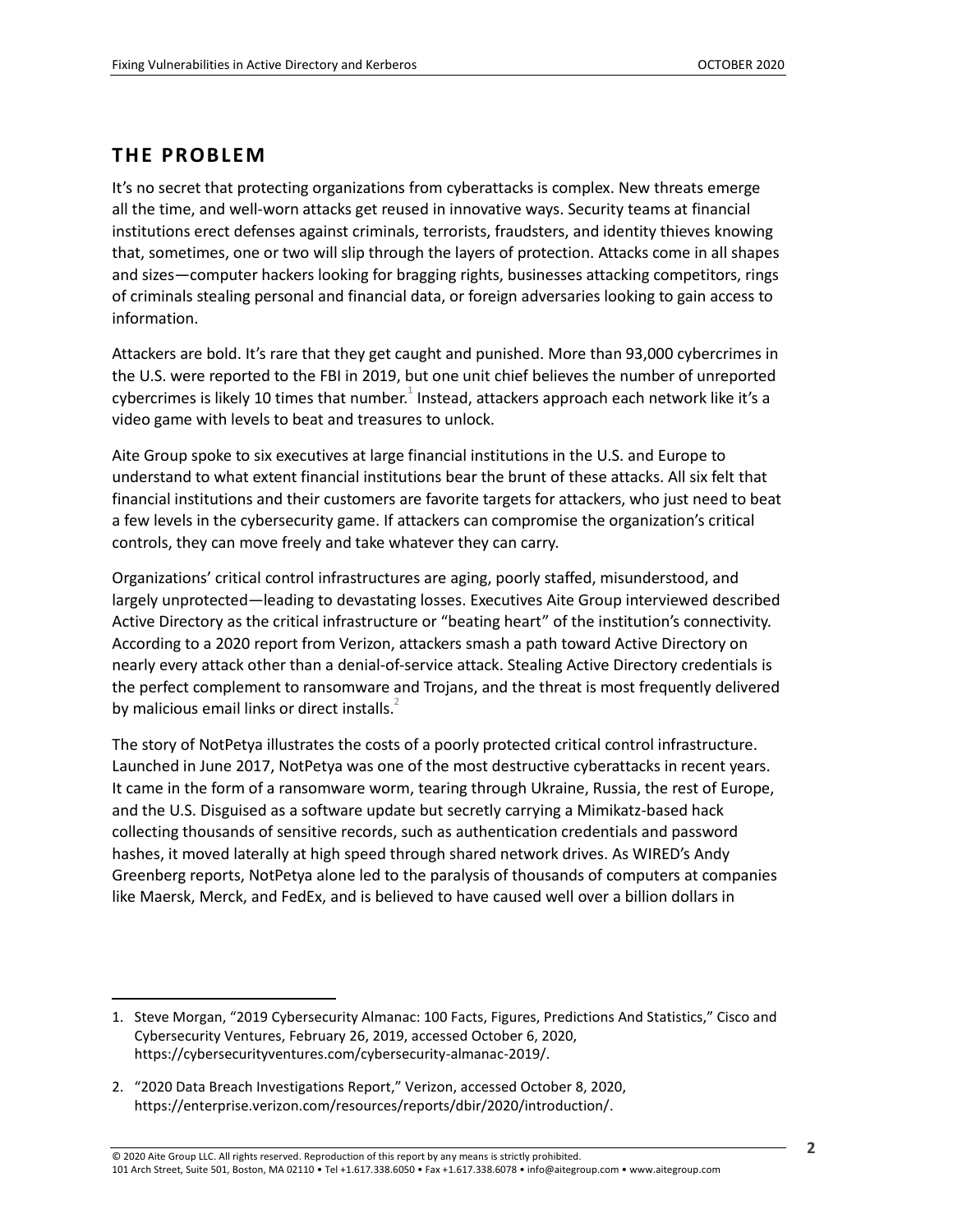damages.<sup>3</sup> Mimikatz quickly became the preferred tool to crack open Active Directory domains like walnuts.

Mimikatz is an open-source software application available on GitHub that extracts sensitive information. It has been linked to hundreds of cyberattacks. Verizon's 2020 Data Breach Investigations Report blamed Mimikatz-like credential dumpers for more successful breaches than any other attack tool.<sup>4</sup>

Attackers are not the only ones to use Mimikatz. Security teams routinely use Mimikatz and another tool, Bloodhound, for analyzing Active Directory and testing the quality of their own critical control infrastructure. For example, a few members of one very large U.S.-based bank's security team uses these tools weekly to see if they will defeat or bypass the bank's security controls. Attackers use them the same way, first by exploring the network and then extracting information about users, groups, domains, and domain controllers. Armed with details about the network's critical control infrastructure, attackers systematically commandeer it.

#### **WHAT CAN BE DONE ABOUT IT**

Why is Active Directory so vulnerable? It is the central repository of credentials and privileges the place every system goes to open, connect, and share information. Its sole function is to make information available. It is also complex, with many moving parts and many ways to be configured, leaving lots of chinks in its armor for wily attackers to exploit.

Plus, it suffers from too many cooks in the kitchen. Active Directory is managed by administrators, the most powerful roles in a network. With administrator credentials, no destination or information is off limits. Each of the chief information security officers interviewed for this Impact Brief confessed they wrestle with having too many administrators. It starts innocently enough. Over time, some people are granted administrator privileges for temporary projects, then those privileges are never revoked. Sometimes former employees retain administrator credentials long after they've left a company. And occasionally, regular credentials, the day-to-day login credentials of regular users, are inadvertently placed in a domain administrator's group, elevating their power.

Finally, individual workstations may have local administrator access, or individual users may be logged in as local administrators. If so, those computers, browsers, and email accounts are all connected in a special and potent way to the domain controllers. If I were an attacker, I'd start with that workstation or individual by producing a counterfeit Kerberos authentication ticket.

Kerberos is a computer network authentication protocol. It's like a very busy box office handing out tickets. Only, these tickets are used for computers to connect to other systems around the network. Counterfeit tickets are a big problem and played a central role in the NotPetya attack.

<sup>3.</sup> Andy Greenberg, "He Perfected a Password-Hacking Tool—Then the Russians Came Calling," Wired Magazine, November 2017, accessed August 2020, https://www.wired.com/story/how-mimikatzbecame-go-to-hacker-tool/

<sup>4.</sup> "2020 Data Breach Investigations Report," accessed October 8, 2020.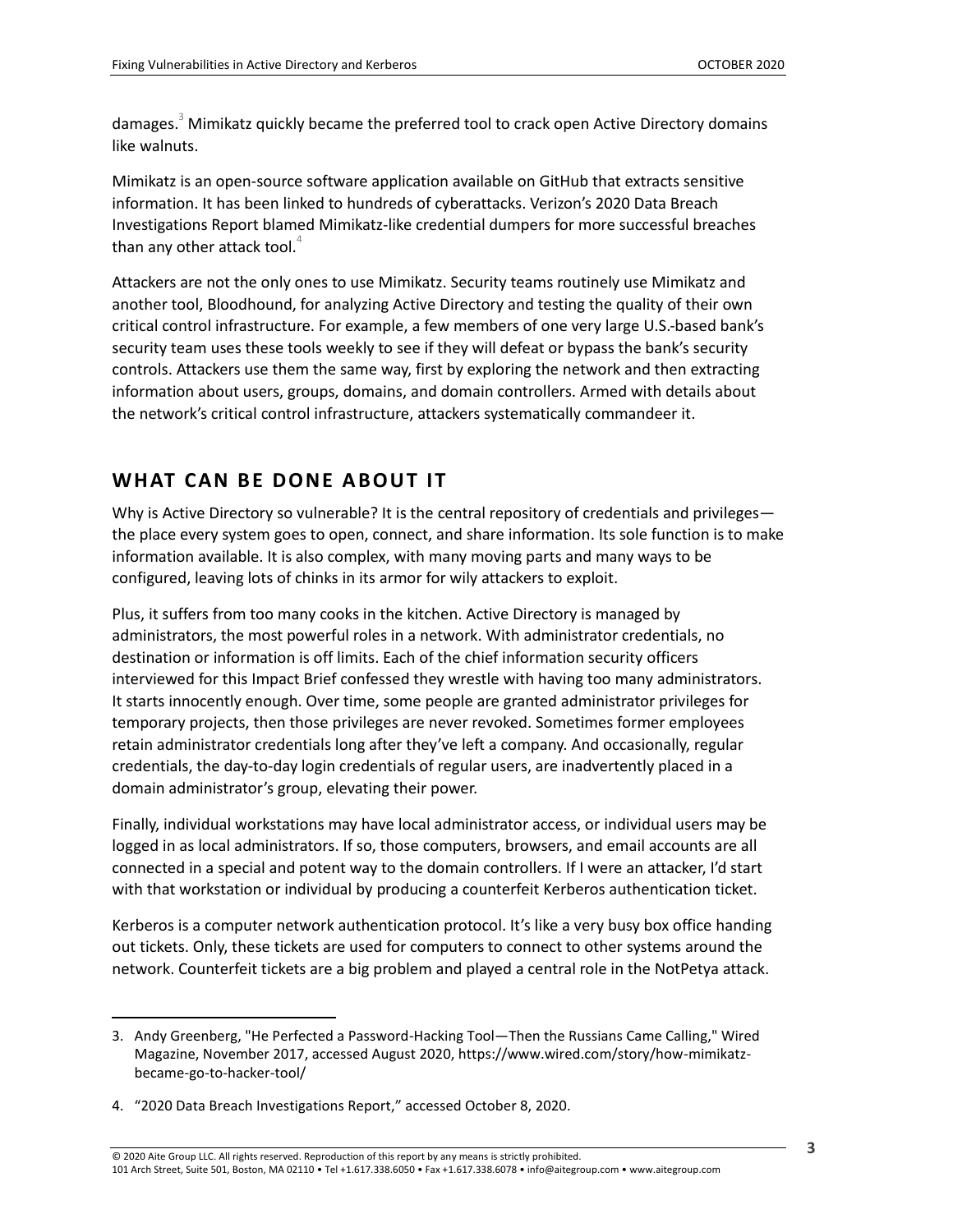Common and advanced attacks have names like pass-the-hash, pass-the-ticket, skeleton key, and Kerberoasting. Advanced attacks include Golden Ticket, DCSync, DC Shadow, and Silver Ticket.

For example, an attacker may use the Kerberos package module to gain access to any desired domain and groups; the attacker may wish to take over the account of a legitimate user, such as username Frank in domain 500, in such and such groups, setting the lifetime of the Golden Ticket for 10 days or 10 years. Similarly, an attacker may use the notorious DC Shadow attack to create a fake domain controller and then push changes to legitimate Active Directory domains via replication.

Microsoft quickly patches its related vulnerabilities, but Kerberos remains vulnerable because it doesn't keep track of the tickets it issues. This "statelessness" of Kerberos is like a problem networks suffered in the 1990s when firewalls did not keep track of traffic coming and going. It was easy for fraudulent network packets to piggyback on legitimate traffic until Check Point developed its stateful packet inspection firewall.

Solving these problems would involve somehow managing the state of every ticket and verifying that every transaction of an Active Directory domain controller correctly follows the Kerberos protocol in near real time. Security executives to whom Aite Group spoke pointed out that behavioral analysis in the cloud may be too slow to catch privilege escalation before it does damage. Therefore, they seek a deterministic solution based on straightforward rules.

Executives described the keys to solving the problem:

- Detect and respond to Kerberos attacks in near real time.
- Find and identify all domain controllers on the network, especially ones not in the inventory.
- Correlate Kerberos-related activity with Windows event logs and other network events.

Following standard cybersecurity practices may not adequately protect Active Directory. Conventional cybersecurity architecture commonly looks like the layers of an onion. Network protections, such as firewalls, stand sentry at the outer edge, while protection and detection software keep watch over endpoints, such as laptops and servers. Security information and event management (SIEM) collects suspicious activity around the network, and security orchestration, automation, and response (SOAR) products launch automated responses. However, none of these security solutions detects or responds to Active Directory attacks without human involvement.

Hardening Active Directory is another tactic for protecting critical infrastructure. In the Kerberos protocol, once a user or attacker has obtained someone else's granting ticket, the attacker can always go back to the issuing authority and get a ticket for a new service. Hardening that exchange, and controlling and monitoring it for misuse, is tricky using standard approaches. The attacker is going to be able to obtain and reuse a session identifier on the client for as long as that session is valid. Therefore, the only real answer to the session reuse problem is strong handling of the session.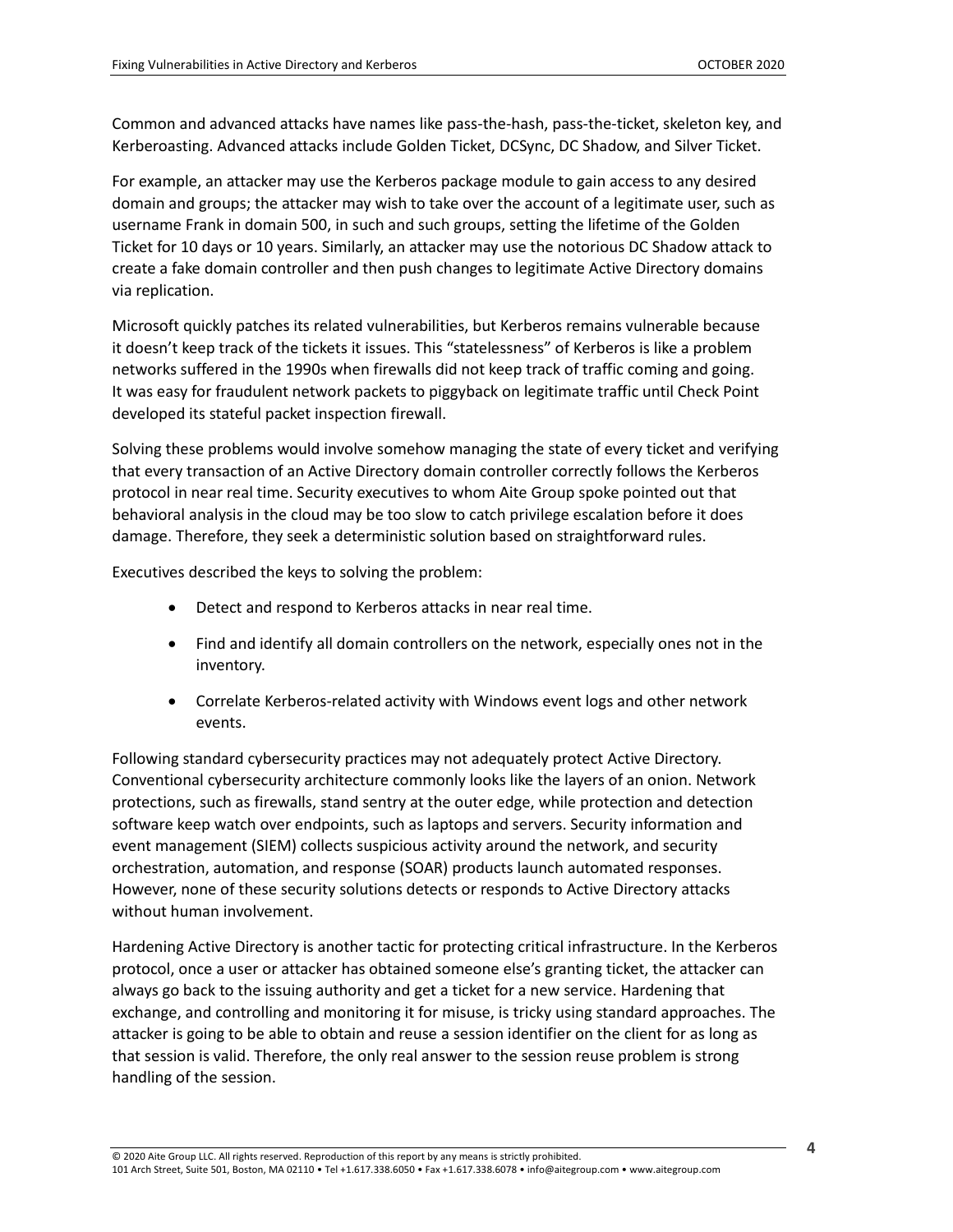Back in 2008, Microsoft engineers were already educating users on what to watch out for. Passthe-hash was already rearing its ugly head in those days. Microsoft published guidance to security teams to turn on the audit function on endpoints and look for certain telltale event IDs.

It was, and remains, a well-understood vulnerability, and Microsoft has now built a rich audit capability into the client to audit and identify pass-the-hash-type attacks. So, if an organization has a strong audit policy and is sending logs to the SIEM, it can rapidly respond to such attacks. Adding SOAR tools to the equation can speed up response too, so the attacker doesn't have enough time to do anything malicious between getting the ticket and the death of the process. This will work if the security team can get the detection response and mitigation down to seconds.

It is possible to install technologies and pray that they fix the problem, but it's a question of maturity. Getting the alert to the security operations center and responding to that alert can still take an hour or longer in the companies Aite Group interviewed. If, on the other hand, the incident response process runs like a well-oiled machine, then technology can carry the ball across the goal line. Unfortunately, all of these measures will fall short of identifying when some transactions skip parts of the Kerberos protocol, or when imposter domain controllers pop up. Even more damaging is the difficulty of identifying and correcting the network's one-way and two-way trust relationships with outside parties.

#### **SOLUTION**

It makes sense, once it's clear that Active Directory is the jumping off point for so many attacks, that security executives should address Active Directory and Kerberos authentication vulnerabilities and work backward from there. Active Directory and Kerberos are, after all, systems establishing trust. In the spirit of zero trust (a philosophy extending oversight to every critical system in a network), these systems would have to be monitored and protected more diligently, validating the integrity of each part, including critical control infrastructure.

Security teams will have confidence in the critical control infrastructure when they can manage the state of Kerberos sessions, regulating when and how they are issued and revoked, monitored, and recorded.

One vendor stands out with the most Kerberos-focused solution on the market. Founded in 2015 and headquartered in Reston, Virginia, QOMPLX aims to provide a different type of protection against advanced attacks. The company's cyber product performs detection, monitoring, and response to protect critical control infrastructure. Its proprietary Kerberos software finds problems associated with privileged user account configurations, stale or outdated user accounts and machines, weaknesses in policies, and other risks. Most importantly, it takes an essentially stateless system that doesn't keep track of the tickets it issues and layers on "stateful" protection.

QOMPLX approaches the problems of critical infrastructure protection by closely monitoring and defending the most critical asset in a network: Active Directory. From this vantage point, the software can improve security of many other security systems. For example, watching and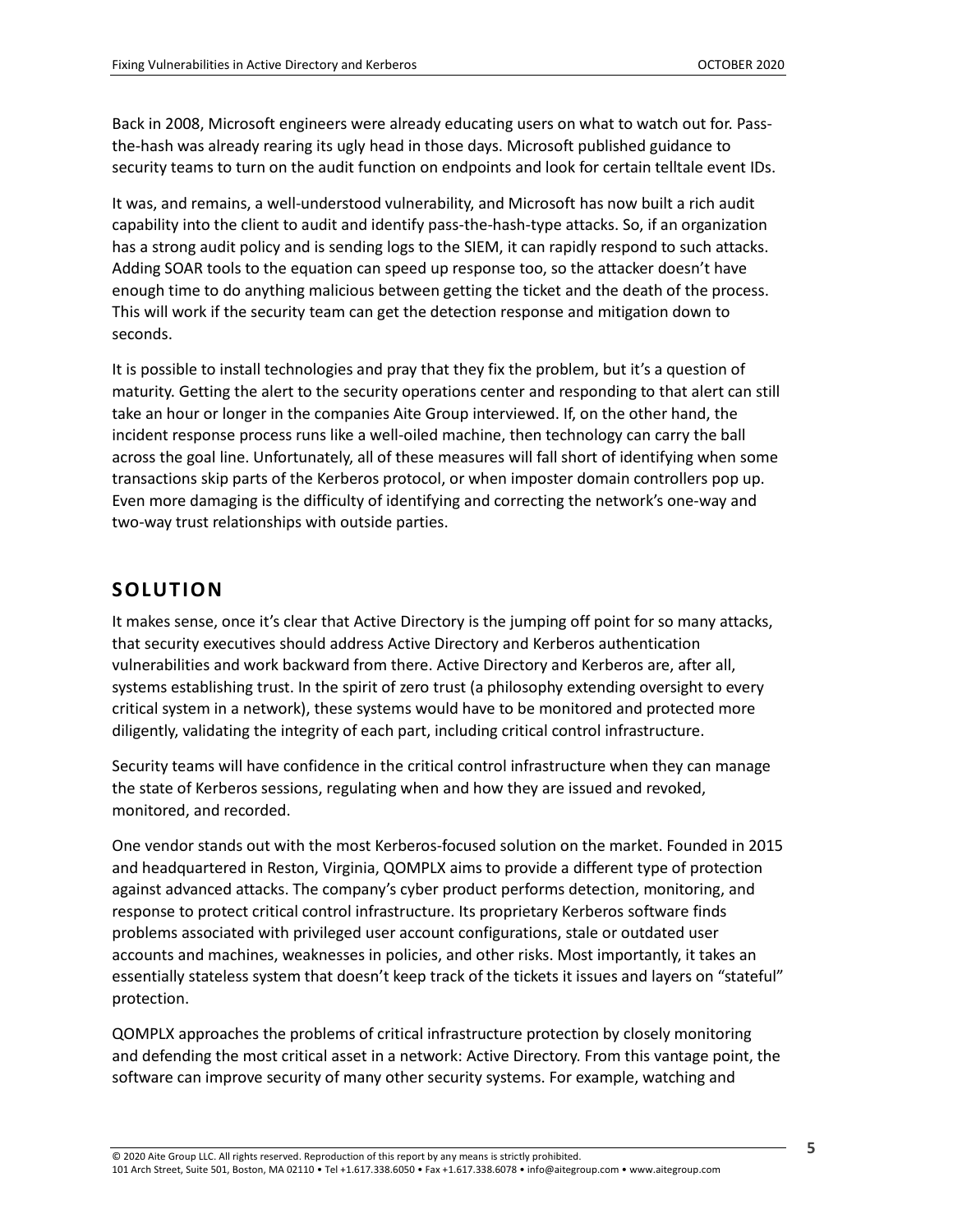managing Active Directory activity sends to SIEM or SOAR systems the following accurate realtime data:

- The state of Kerberos tickets
- Configuration parameters of domains, trusts, organizational units, group policies, and accounts
- Hygiene-related attributes, such as stale accounts and admin accounts without password expiration
- Activity and details about every operating system and IP address joined to every domain

Armed with this rich data, security teams can find, track, and stop attackers, and make the entire network more resilient.

#### **CONCLUSION**

- Active Directory is the heart of most financial institutions' critical control infrastructure. This infrastructure is aging, poorly staffed, misunderstood, and largely unprotected—leading to devastating, headline-grabbing losses.
- Attackers use highly automated attacks, such as pass-the-hash, pass-the-ticket, skeleton key, and Kerberoasting. Advanced attacks include Golden Ticket, DCSync, DC Shadow, and Silver Ticket. None are easy to spot or block using conventional methods.
- Standard security products and techniques, including SIEM and SOAR, do not mitigate the most damaging weaknesses, such as the statelessness of Kerberos tickets.
- QOMPLX provides a solution that can turn a vulnerable infrastructure into a resilient one.